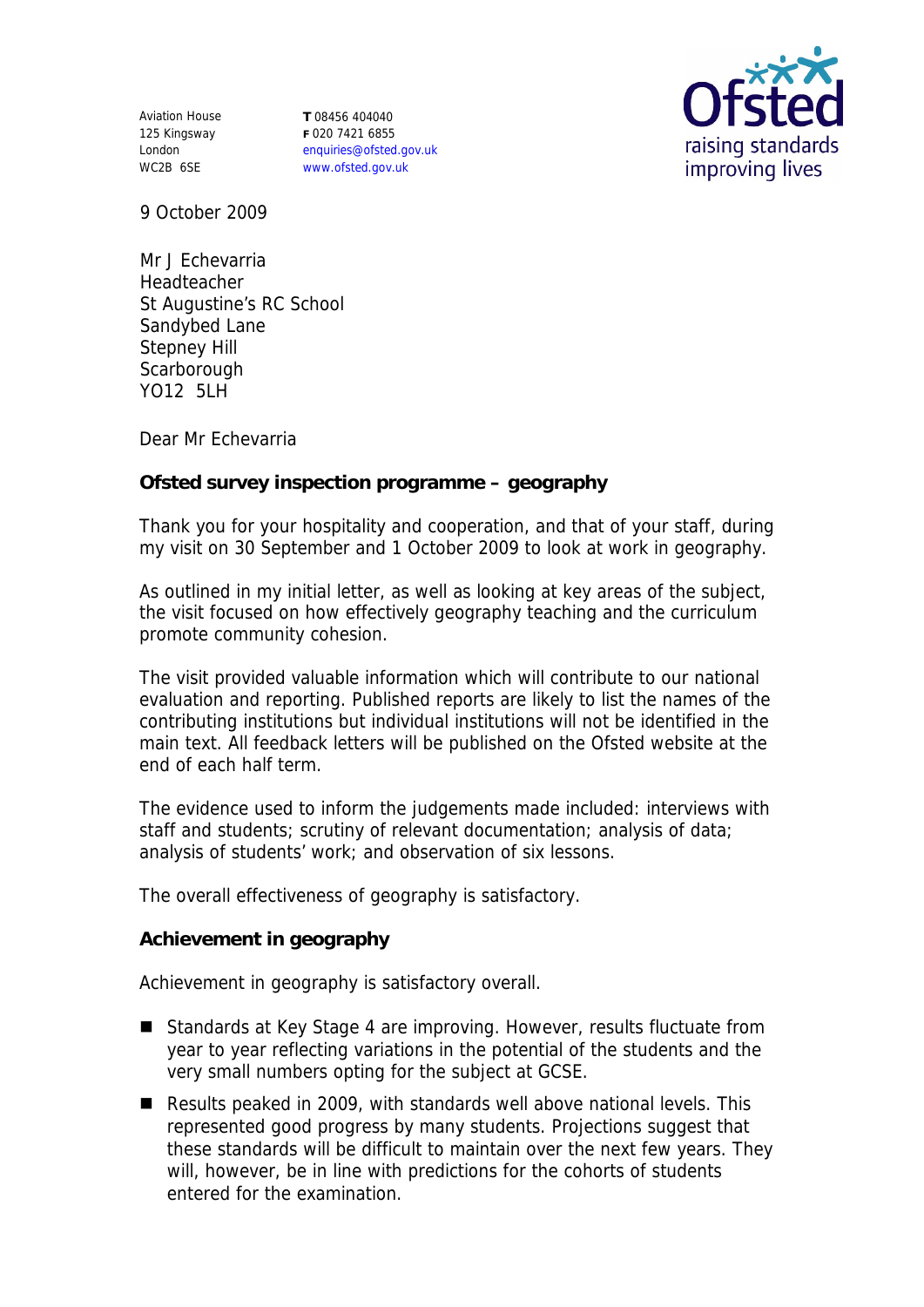- Boys continue to underachieve in comparison to girls. Apart from in 2009, few students attain the higher grades at GCSE.
- Focused support and intervention strategies for GCSE students have led to improving standards. The small numbers of students in examination classes, as well as improved identification of underperformance, have made this possible. This is less evident in the larger classes at Key Stage 3.
- At Key Stage 3, both standards and achievement are satisfactory. However, work in books identifies that students, particularly the more able, have few opportunities to complete more challenging tasks which develop their thinking.
- Relationships in most lessons are good. Students enjoy opportunities to work collaboratively, discover for themselves and discuss relevant issues. Tasks set do not enable them to learn in this way frequently enough.

**Quality of teaching of geography**

The quality of teaching is satisfactory.

- Teaching approaches are functional and often teacher dominated. These ensure that topics are covered but many activities occupy students rather than challenging their thinking or developing real understanding.
- There is often an over-reliance on one text book which limits teaching and learning strategies. Tasks set do not challenge the most able in particular.
- Work in books shows little evidence that students' understanding develops as they progress through a key stage. There are few opportunities to write in a variety of genres, research information or work collaboratively on an extended piece of work. On those few occasions when this happened, such as when students explored fair trade issues, they talked positively about their experiences.
- The approach being tried to make homework at Key Stage 3 more challenging is innovative. The range of tasks set encourages students to aim higher. This is at an early stage of development but has the potential to really engage students in their learning, provided they receive clear guidance about what is expected as the outcome.
- Information and communication technology is used to support some teacher exposition. However, it is used less effectively to model how students could access a task. Instructions are often oral and are not always clear which can lead to confusion about expected outcomes.
- Marking varies. Homework and assessment tasks are generally well managed. However, day to day marking of class work is weak with few comments to inform students on how to improve. Lower ability students, in particular, become de-motivated if they do not receive regular guidance.
- Assessment systems are in place but, as yet, are not based firmly on precise outcomes. There are no moderated exemplars of work at Key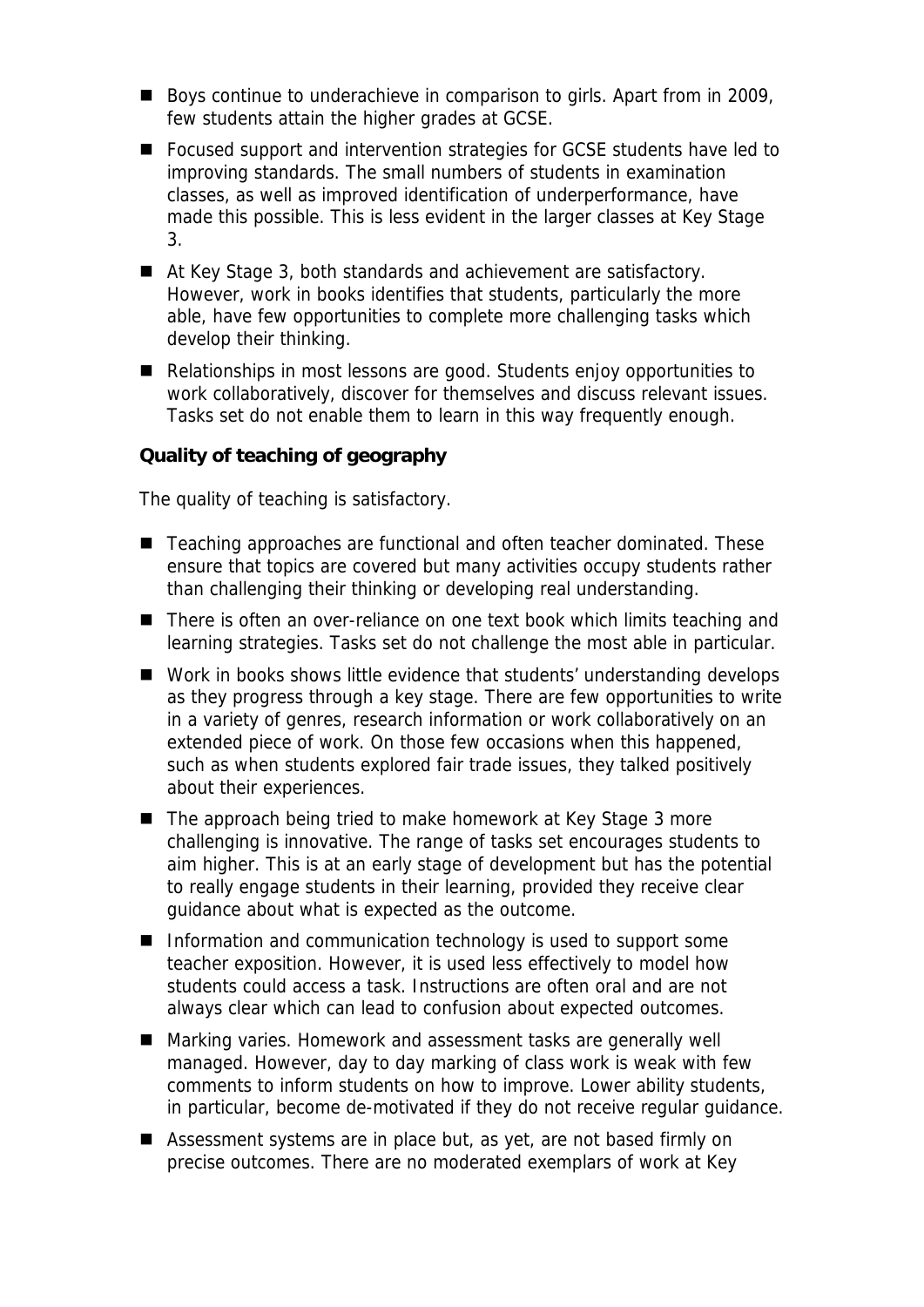Stage 3 against which students' work can be accurately measured and which can inform their progress more effectively.

## **Quality of the curriculum in geography**

The quality of the curriculum in geography is satisfactory.

- The curriculum overview at Key Stage 3 provides a framework that meets statutory coverage. A good range of countries and localities is studied. However, several units of work remain incomplete or have not yet been planned.
- There is too great a focus on factual coverage and an over-reliance on a narrow range of resources, notably text books. Currently, there is little evidence that the curriculum planning allows students progressively to build up their skills and understanding in geography.
- Fieldwork is being introduced into the Key Stage 3 programme. Students talk positively about the opportunity to learn outside the classroom during their visit to Malton. However, fieldwork is not yet part of a sequence of opportunities which build up students' expertise and skills.
- At Key Stage 4, the GCSE syllabus provides a framework that ensures coverage of examination requirements. There is no scheme of work in place to support this.
- Fieldwork visits to Robin Hood's Bay and Manchester provide good opportunities for students to develop fieldwork skills at GCSE. There has been a strong focus on this aspect of their work in the drive to improve standards.

**Effectiveness of leadership and management in geography**

The effectiveness of leadership and management in geography is satisfactory.

- There is good analysis of examination data. This has enabled teachers to focus on weaknesses such as coursework which has helped to raise standards. The relative underachievement of boys has, however, not been addressed.
- Although monitoring procedures are in place, they are not sufficiently rigorous in evaluating the outcomes for students in terms of quality or marking of work.
- Strategic planning has not been sufficiently focused on improving practice in the classroom.
- **Preparations to implement the new Key Stage 3 curriculum and** examination courses are satisfactory. However, opportunities to make the curriculum more relevant for students are patchy.
- There has been little relevant subject specific staff development. Resources and support provided by subject associations have not been utilised to improve the curriculum or learning in the classroom.